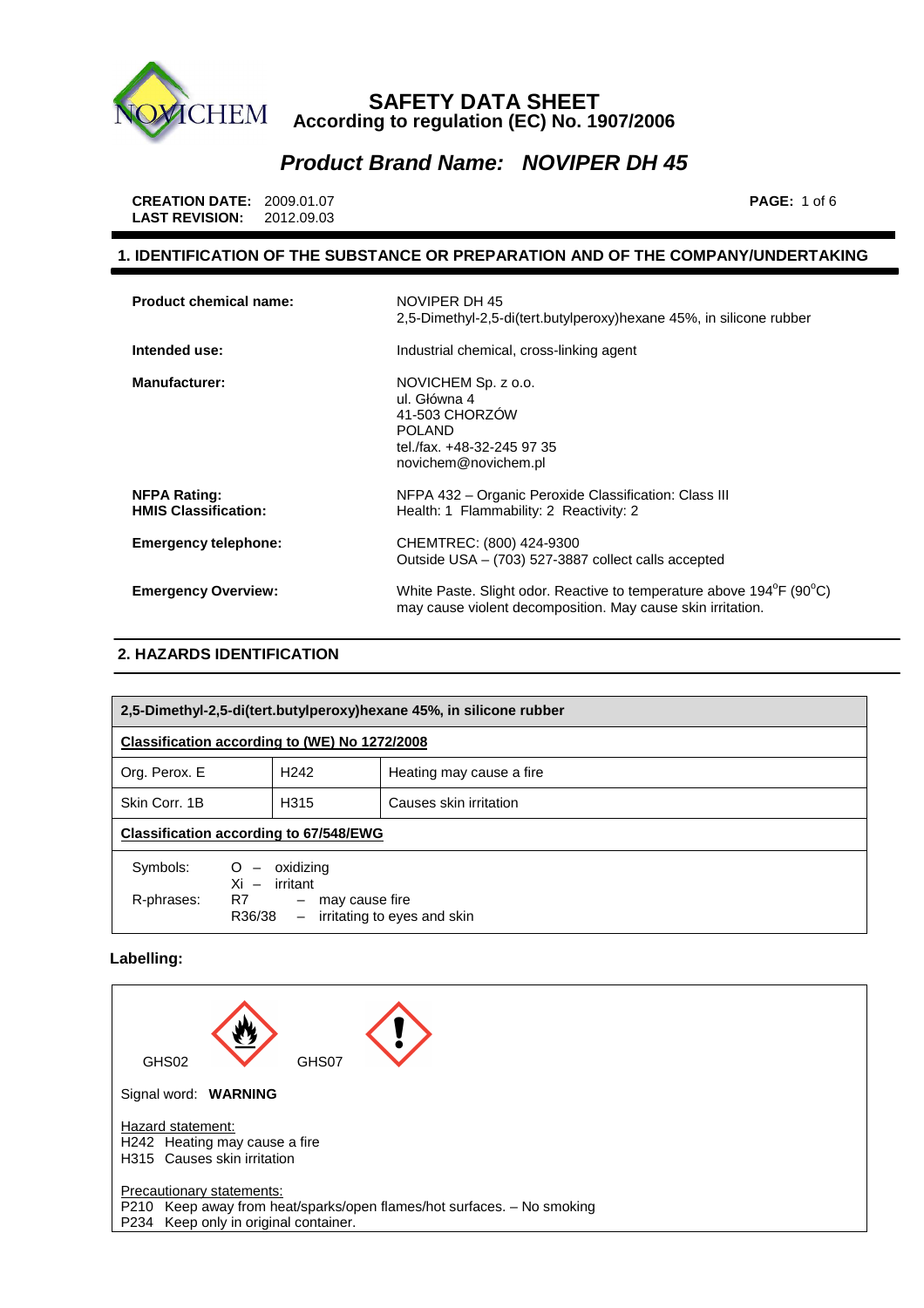

## **Product Brand Name: NOVIPER DH 45**

 **CREATION DATE:** 2009.01.07 **PAGE:** 2 of 6  **LAST REVISION:** 2012.09.03

P280 Wear protective gloves/protective clothing/eye protection/face protection. P302+P352 IF ON SKIN: Immerse in cool water/wrap in wet bandages P332+P313 If skin irritation or rash occurs: Get medical advice/attention. P501 Dispose of contents/container in accordance with local/regional/national/international regulations.

### **3. COMPOSITION / INFORMATION ON INGREDIENTS**

| Chemical name of the preparation   | 2,5-Dimethyl-2,5-di(tert.butylperoxy)hexane 45%, paste in silicone rubber                                                      |  |
|------------------------------------|--------------------------------------------------------------------------------------------------------------------------------|--|
| Chemical nature of the preparation | Organic peroxide 45% paste, diluted in silicone rubber                                                                         |  |
| <b>Hazardous components</b>        | ca. 45%w/w<br>2,5-Dimethyl-2,5-di(tert.butylperoxy)hexane<br><b>CAS-number</b><br>78-63-7<br><b>EINECS number</b><br>201-128-1 |  |
|                                    | <b>WE No</b><br>Org. Perox. D. Flam Lig.3; Skin Corr. 1B, H242, H226,<br>1272/2008<br>H <sub>315</sub>                         |  |
|                                    | 67/548/EWG<br>O: Xi: R7: R36/38                                                                                                |  |
| Other components:                  | silicone rubber<br>ca. 55%w/w<br>not classified                                                                                |  |

### **4. FIRST AID MEASURES**

| <b>General advice</b>                 | In case of contamination take off contaminated clothing immediately and<br>remove from exposure. If you don't feel well seek medical advice.                                                                                        |
|---------------------------------------|-------------------------------------------------------------------------------------------------------------------------------------------------------------------------------------------------------------------------------------|
| <b>Symptoms and effects</b>           | Irritation of eyes and skin                                                                                                                                                                                                         |
| <b>First aid</b><br><b>Inhalation</b> | Remove to fresh air. Call a physician immediately.                                                                                                                                                                                  |
| <b>Skin</b>                           | Wash all contaminated areas with plenty of water.<br>Take off contaminated clothing immediately.<br>Use soap to help complete removal of contamination. Isolate contaminated clothing<br>when removal to prevent contact by others. |
| Eyes                                  | Flush eyes elaborately with plenty of water immediately. Seek medical attention.                                                                                                                                                    |
| Ingestion                             | Rinse mouth with water. Do NOT induce vomiting. Do not give anything by mouth to an<br>unconscious person. Call a physician immediately.                                                                                            |

### **5. FIRE-FIGHTING MEASURES**

| <b>Extinguishing media</b>        | Waterspray, foam, dry chemical powder, carbon dioxide.                                                                                     |
|-----------------------------------|--------------------------------------------------------------------------------------------------------------------------------------------|
| Unsuitable extinguishing<br>media | High volume water jet, halones                                                                                                             |
|                                   | Hazardous decomposition/combustion products Carbon dioxide, carbon monoxide, methane, tert-butanol, acetone,<br>tert-amyl alcohol, ethane. |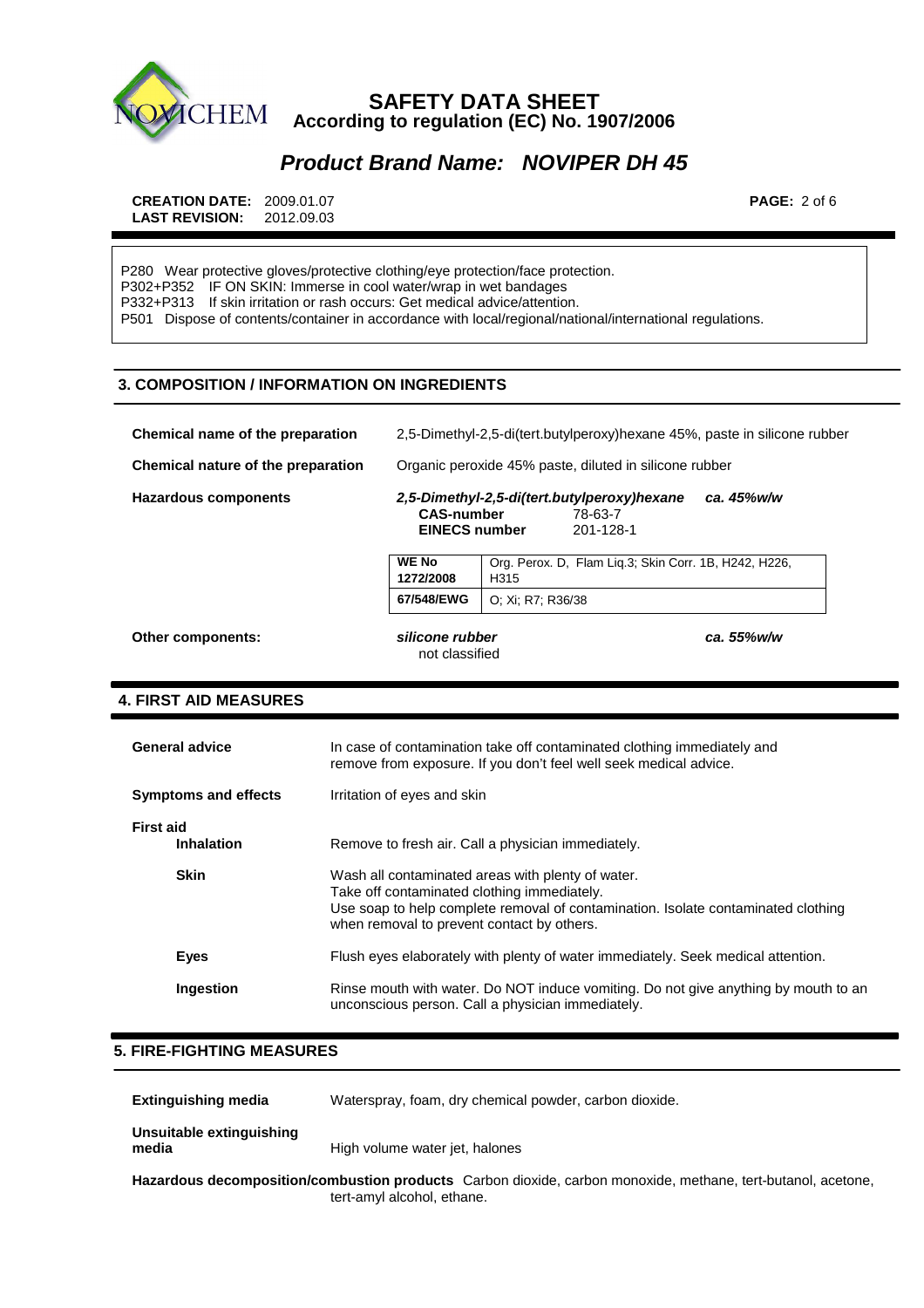

# **Product Brand Name: NOVIPER DH 45**

| <b>CREATION DATE: 2009.01.07</b><br><b>LAST REVISION:</b><br>2012.09.03 |                                                                                                                                                                                                                                                                                                                                                                                                                                                                   | <b>PAGE:</b> $3$ of $6$ |
|-------------------------------------------------------------------------|-------------------------------------------------------------------------------------------------------------------------------------------------------------------------------------------------------------------------------------------------------------------------------------------------------------------------------------------------------------------------------------------------------------------------------------------------------------------|-------------------------|
| Specific hazards during fire fighting                                   | Generation of heat will further increase rate of decomposition.<br>CAUTION: re-ignition may occur<br>In case of fire, product will support combustion. Gaseous decomposition products may<br>form explosive mixtures with air. Do not inhale fumes.                                                                                                                                                                                                               |                         |
| <b>Protective equipment</b>                                             | Wear suitable fire resistant protective clothing.<br>Wear approved respirator and protective gloves.                                                                                                                                                                                                                                                                                                                                                              |                         |
| <b>Additional information</b>                                           | Use water for cooling intact containers. Avoid water used for extinguishing to get into<br>the drainage system. Extinguish a small fire with powder or carbon dioxide then apply<br>water to prevent re-ignition. Cool containers with water. Water used to extinguish a fire<br>should not be allowed to enter the drainage system or water courses.<br>After fire, ventilate thoroughly the area and soak with water, clean the walls and metallic<br>surfaces. |                         |

## **6. ACCIDENTAL RELEASE MEASURES**

| <b>Personal precautions</b>      | Do not breathe dust. Avoid contact with eyes and skin.                                                                                                                                                                                                                                                                                                                                                                      |
|----------------------------------|-----------------------------------------------------------------------------------------------------------------------------------------------------------------------------------------------------------------------------------------------------------------------------------------------------------------------------------------------------------------------------------------------------------------------------|
| <b>Environmental precautions</b> | Collect in a clean container for reuse or disposal. Do not empty into drains or other<br>water cycling systems.                                                                                                                                                                                                                                                                                                             |
| Methods for cleaning up          | Eliminate all sources of ignition, and do not generate flames or sparks.<br>Stop containers from leaking where possible. Collect the spilled product with e.g.<br>vermiculite, while wearing personal protective equipment. and put it into a separate<br>container for disposal. Avoid formation of dust and keep contents of waste containers<br>always wet. Flush surrounding area with large amounts of water and soap. |
| Other information                | As a precautionary action evacuate personnel to safe area, because of possible re-<br>ignition                                                                                                                                                                                                                                                                                                                              |

## **7. HANDLING AND STORAGE**

| <b>Handling</b>             | Strictly avoid sources of heat and ignition in the area of product handling. Do not unload<br>containers in the storage room. The handling area should be well ventilated.<br>Avoid shock and friction.                                                                                           |
|-----------------------------|---------------------------------------------------------------------------------------------------------------------------------------------------------------------------------------------------------------------------------------------------------------------------------------------------|
| Fire and explosion          | Any sources of ignition like lightning matches or use of tools which can generate<br>sparks, smoking etc. must be avoided, as well as contact with incompatible materials<br>like reducing agents, heavy metal compounds, acids, and alkalies.                                                    |
| <b>Storage requirements</b> | Store in accordance with local regulations. Store product in the temperature range of<br>5° to 30°C., in dry and well ventilated places, in appropriate distance of sources of<br>heat. Do not allow direct sunlight and do not store together with incompatible<br>materials or dangerous goods. |
| <b>Other information</b>    | When using the product do not eat, drink or smoke. Wash hands thoroughly after<br>handling.<br>Treat working clothing separately from your private clothing.                                                                                                                                      |

#### **8. EXPOSURE CONTROLS/PERSONAL PROTECTION**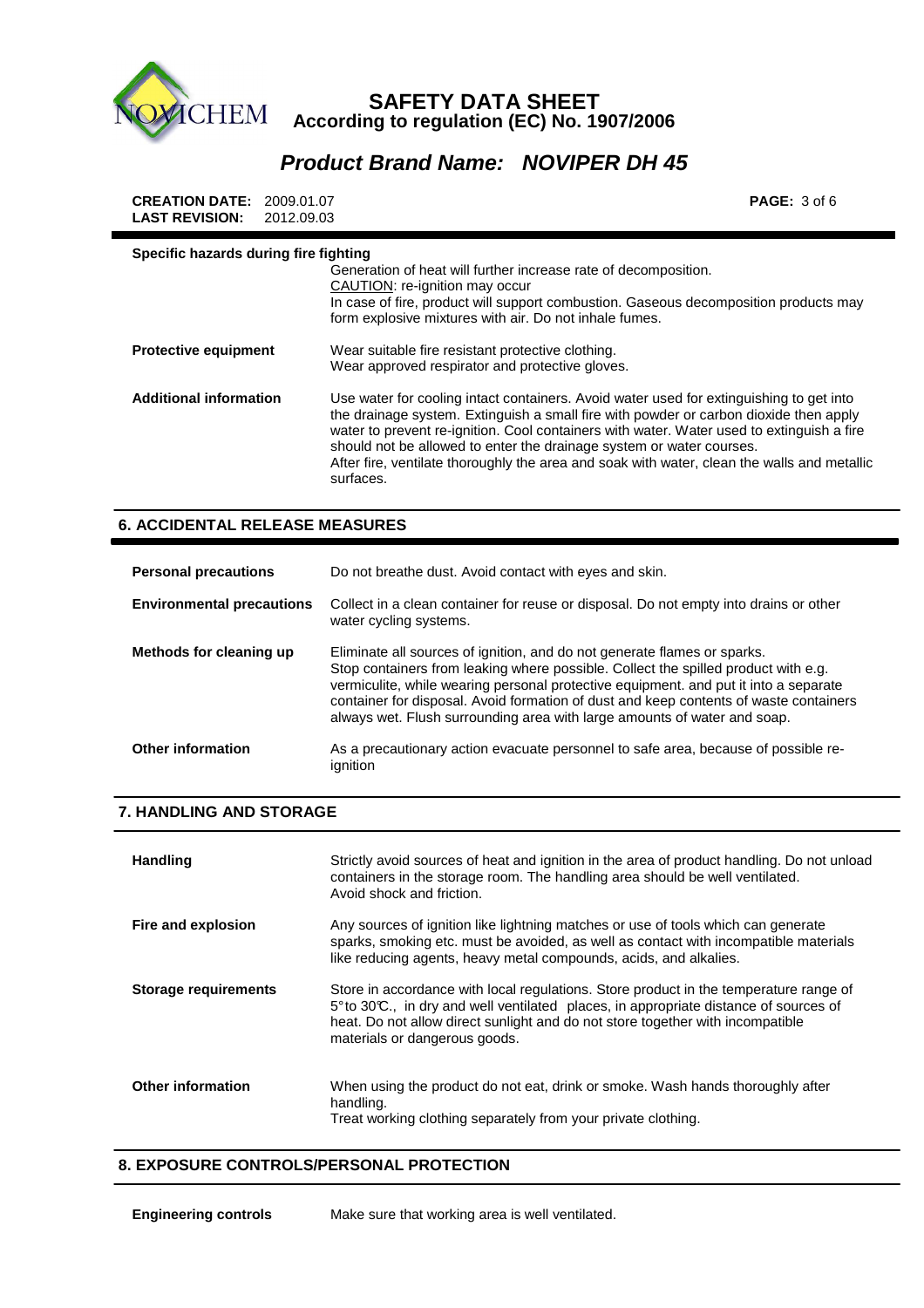

## **Product Brand Name: NOVIPER DH 45**

 **CREATION DATE:** 2009.01.07 **PAGE:** 4 of 6  **LAST REVISION:** 2012.09.03

| <b>Personal protections</b> |                                                                                                 |
|-----------------------------|-------------------------------------------------------------------------------------------------|
| <b>Respiratory</b>          | Use short duration filter unit: Filter A                                                        |
| Hand                        | Use appropriate protective gloves of synthetic rubber like neoprene or butyl-rubber             |
| Eyes                        | Use safety goggles or face protection.                                                          |
| Skin and body               | Use appropriate protective clothing                                                             |
| <b>General hygiene</b>      | Clean hands thoroughly immediately after handling the product and before eating<br>or drinking. |

#### **9. PHYSICAL AND CHEMICAL PROPERTIES**

Appearance **Paste Color** White **Odour Faint Flash point 6 Mot applicable**<br> **Flammability CECO** Decomposition  **Explosive properties** No **Explosion limits** Not determined  **Oxidizing properties** Yes **Active oxygen content** 4,85 – 5,07 % **SADT**  $\qquad \qquad$  ca. 90<sup>o</sup>C (194<sup>o</sup>F) **Bulk density**  $\text{ca. } 600 \text{ kg/m}^3 \text{ (20}^{\circ}\text{C} - 86^{\circ}\text{F)}$ **Solubility in water Insoluble Solubility in other solvents** Soluble in pH value<br>Viscosity

**Boiling point/range <br>
Not applicable, product decomposes** Decomposition products may be flammable Soluble in most organic solvents<br>Neutral **Not applicable** 

#### **10. STABILITY AND REACTIVITY**

| <b>Stability</b>                           | When reaching or exceeding the SADT (Self Accelerating Decomposition<br>Temperature) a dangerous self-accelerating decomposition reaction can occur,<br>which can lead to an explosion or fire.                                                                                                   |
|--------------------------------------------|---------------------------------------------------------------------------------------------------------------------------------------------------------------------------------------------------------------------------------------------------------------------------------------------------|
| <b>Conditions to avoid</b>                 | Any sources of heat and ignition. Avoid shock and friction.<br>Do not allow for welding work in direct vicinity. Keep away from reducing agents<br>(e.g. amines), acids, alkalis and heavy metals compounds (e.g. accelerators,<br>driers, metal salts). Avoid impurities (e.g. rust, dust, ash). |
| <b>Materials to avoid</b>                  | Accelerators, strong acids and bases, heavy metal salts, reducing agents.                                                                                                                                                                                                                         |
| <b>Hazardous decomposition</b><br>products | Ethane, methane, tert-amyl alcohol, tert-butyl alcohol, acetone.                                                                                                                                                                                                                                  |
| <b>Thermal decomposition</b>               | ca. $+90^{\circ}$ C (194 $^{\circ}$ F)                                                                                                                                                                                                                                                            |
|                                            |                                                                                                                                                                                                                                                                                                   |

#### **11. TOXICOLOGICAL INFORMATION**

 There are no experimental toxicological data available on the preparation as such. The data shown below refer to the ingredients of the paste:

#### **2,5-Dimethyl-2,5-di(tert.butylperoxy)hexane, 90%**

 **Acute toxicity** 

**Cral LD50 Rat :> 2000 mg/kg<br>
<b>Dermal LD50 Rat :> 2000 mg/kg Dermal LD50** Rat :> 2000 mg/kg Rabbit: 2800 – 5400 mg/kg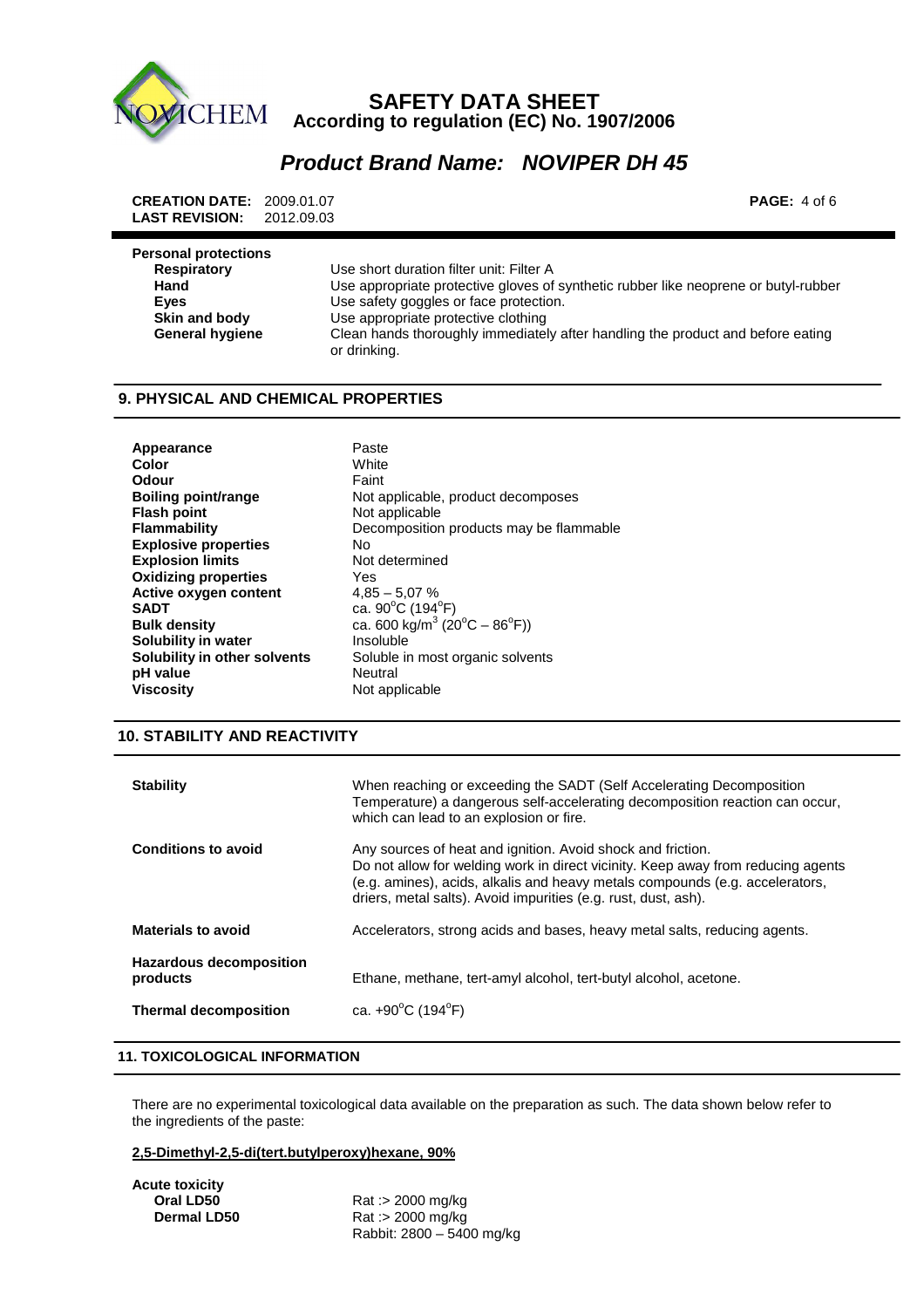

# **Product Brand Name: NOVIPER DH 45**

**Genotoxicity Ames test:** not mutagenic

#### **12. ECOLOGICAL INFORMATION**

No experimental ecological data on the preparation as such available.

#### **13. DISPOSAL CONSIDERATIONS**

According to local disposal regulations.

#### **14. TRANSPORT INFORMATION**

| Land transport:<br><b>ADR</b><br>Class:<br>Packaging group:<br>Classification code:<br>UN No.:<br>Description of the goods:<br>Label: | 5.2<br>Ш<br>P <sub>1</sub><br>3108<br>ORGANIC PEROXIDE TYPE E, SOLID (2,5-Dimethyl-2,5-di(tert.butylperoxy)hexane)<br>5.2 |
|---------------------------------------------------------------------------------------------------------------------------------------|---------------------------------------------------------------------------------------------------------------------------|
| Label No 5.2                                                                                                                          |                                                                                                                           |
| <b>RID</b><br>Class:<br>Packaging group:<br>Classification code:<br>UN No.:<br>Description of the goods:<br>Label:                    | 5.2<br>Ш<br>P <sub>1</sub><br>3108<br>ORGANIC PEROXIDE TYPE E, SOLID (2,5-Dimethyl-2,5-di(tert.butylperoxy)hexane)<br>5.2 |
| Sea transport<br><b>IMDG:</b><br>Class:<br>UN-No:<br>EmS:<br>Marine pollutant:<br>Proper technical name:                              | 5.2<br>3108<br>$F-J$ S-R<br><b>No</b><br>ORGANIC PEROXIDE TYPE E, SOLID (2,5-Dimethyl-2,5-di(tert.butylperoxy)hexane)     |
| Air transport<br>ICAO/IATA:<br>Class:<br>UN-No:                                                                                       | 5.2<br>3108<br>Proper technical name: ORGANIC PEROXIDE TYPE E, SOLID (2,5-Dimethyl-2,5-di(tert.butylperoxy)hexane)        |